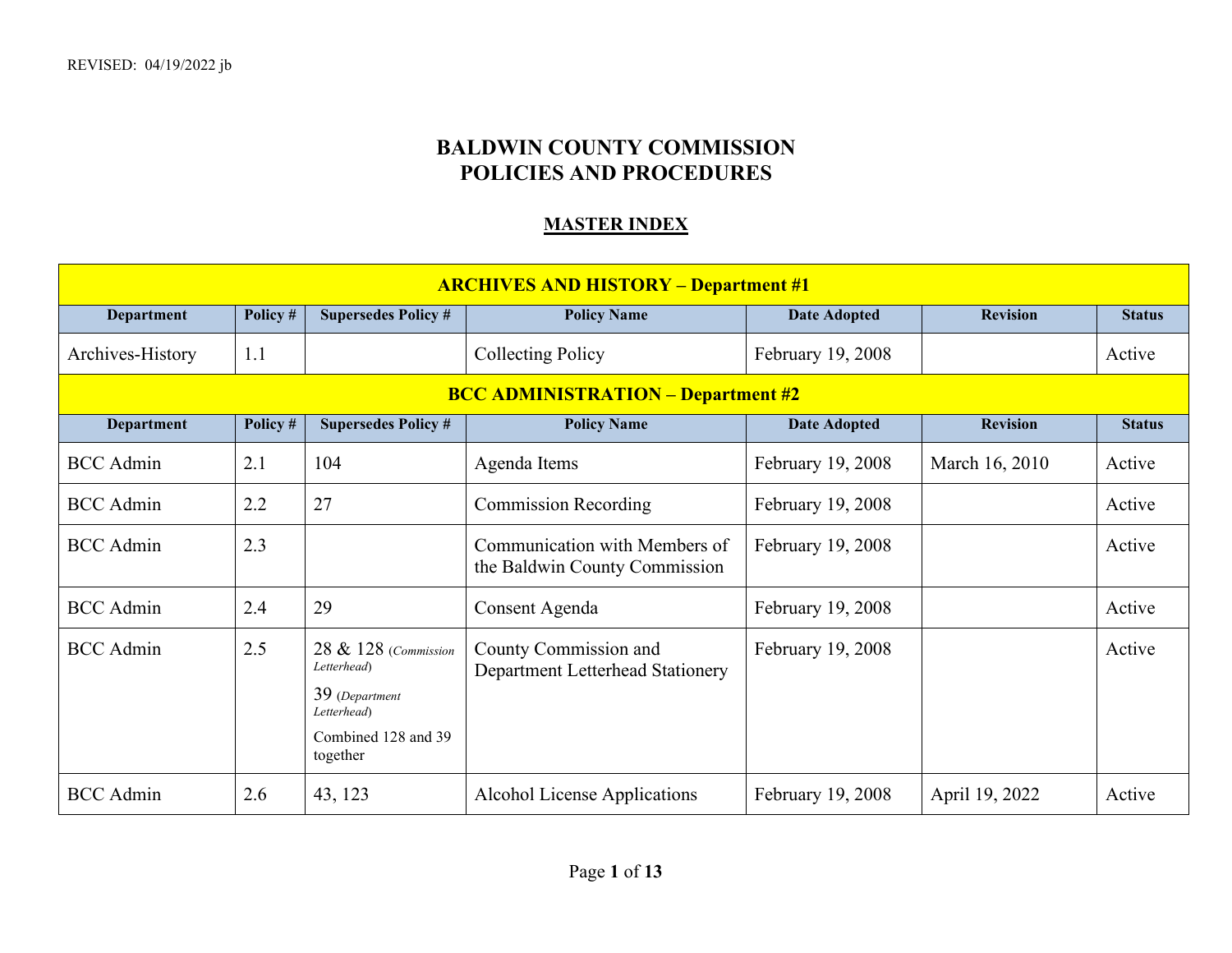|                  |      |                                  |                                                         |                   | February 4, 2020   |        |
|------------------|------|----------------------------------|---------------------------------------------------------|-------------------|--------------------|--------|
|                  |      |                                  |                                                         |                   | September 4, 2018  |        |
|                  |      |                                  |                                                         |                   | April 18, 2017     |        |
|                  |      |                                  |                                                         |                   | February 7, 2012   |        |
|                  |      |                                  |                                                         |                   | March 16, 2010     |        |
| <b>BCC</b> Admin | 2.7  | 21                               | Licensing of Cemeteries                                 | February 19, 2008 | March 17, 2009     | Active |
| <b>BCC</b> Admin | 2.8  | 22                               | Non-Smoking Facilities                                  | February 19, 2008 | September 6, 2016  | Active |
| <b>BCC</b> Admin | 2.9  | $\overline{2}$                   | Official and Employee County<br><b>Owned Car Policy</b> | February 19, 2008 | February 19, 2019  | Active |
|                  |      |                                  |                                                         |                   | December 18, 2012  |        |
|                  |      |                                  |                                                         |                   | March 17, 2009     |        |
| <b>BCC</b> Admin | 2.10 | 72, 139                          | Polling Place Hours – Poll Worker                       | February 19, 2008 | February 4, 2020   | Active |
|                  |      |                                  | Compensation                                            |                   | February 7, 2012   |        |
|                  |      |                                  |                                                         |                   | September 21, 2010 |        |
| <b>BCC</b> Admin | 2.11 | 102                              | Public Addressing the                                   | February 19, 2008 | March 16, 2021     | Active |
|                  |      |                                  | <b>Commission during Meetings</b>                       |                   | July 16, 2013      |        |
| <b>BCC</b> Admin | 2.12 | 18                               | Public Media Policy                                     | February 19, 2008 |                    | Active |
|                  |      |                                  |                                                         |                   |                    |        |
| <b>BCC</b> Admin | 2.13 | 25 (Request for                  | <b>Public Records Access and Rates</b>                  | February 19, 2008 | September 4, 2018  | Active |
|                  |      | <b>Information Policy</b> )      | Schedule                                                |                   | February 21, 2017  |        |
|                  |      | 126 (Commission Copy<br>Charges) |                                                         |                   | January 17, 2012   |        |
|                  |      | Combined 25 & 126                |                                                         |                   |                    |        |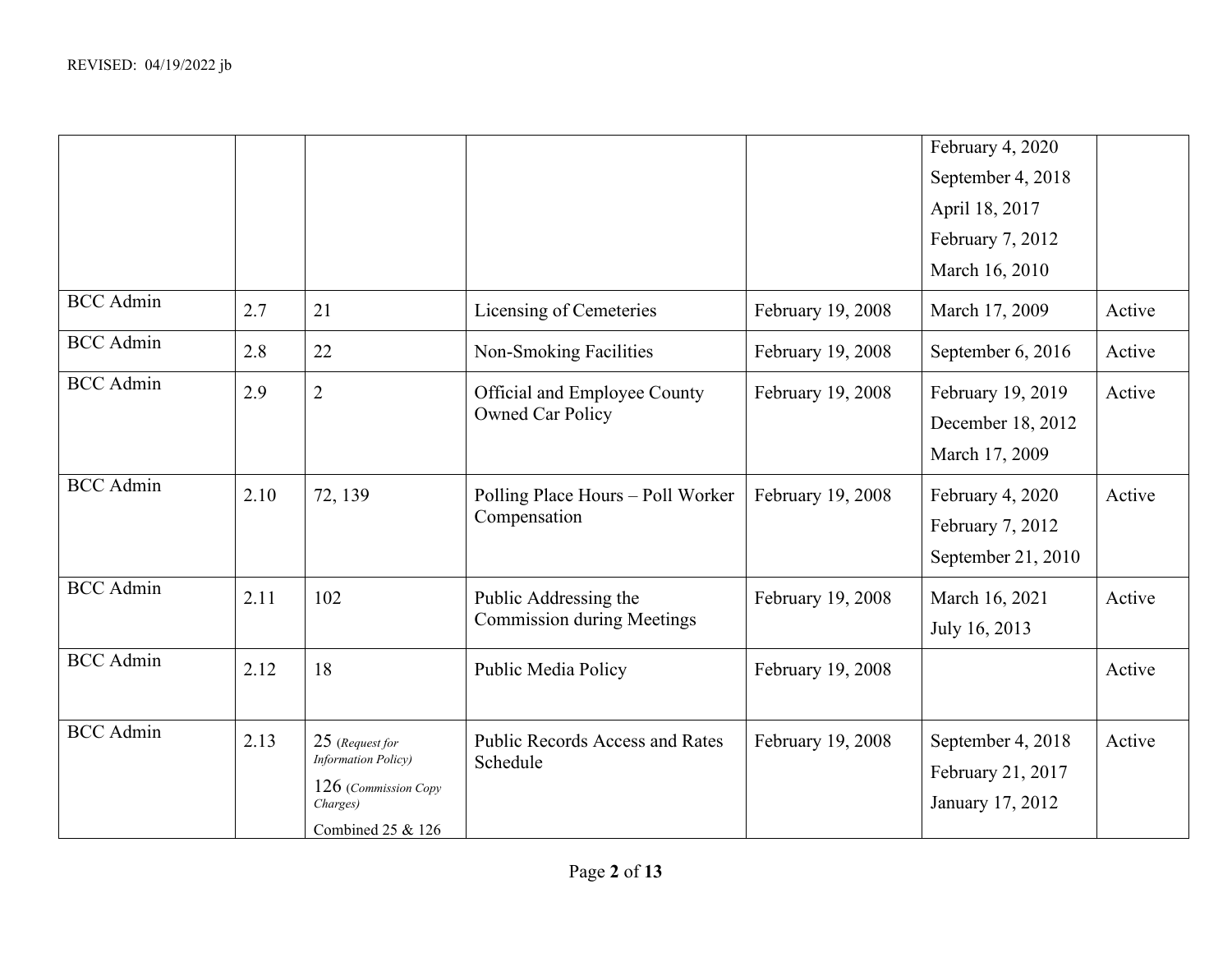|                  |      | together |                                                                                                    |                   |                                     |        |
|------------------|------|----------|----------------------------------------------------------------------------------------------------|-------------------|-------------------------------------|--------|
| <b>BCC</b> Admin | 2.14 |          | Sale of County Highway Maps                                                                        | February 19, 2008 | July 16, 2013<br>May 20, 2008       | Active |
| <b>BCC</b> Admin | 2.15 | 50       | Vendor Lobbying County<br>Commissioners                                                            | February 19, 2008 |                                     | Active |
| <b>BCC</b> Admin | 2.16 |          | <b>Appointed Contract Employee</b><br>(Appointed County Commission<br>Director) Leave Notification | May 20, 2008      | March 15, 2022<br>November 15, 2011 | Active |
| <b>BCC</b> Admin | 2.17 |          | Advertisement Requirements in<br><b>Media Publications</b>                                         | August 19, 2008   |                                     | Active |
| <b>BCC</b> Admin | 2.18 |          | Abandonment of Cemeteries and<br>Removal and Reinterment of<br>Human Remains                       | March 17, 2009    |                                     | Active |
| <b>BCC</b> Admin | 2.19 |          | Federal IRS Form 8283 -<br>Donation of Property to the<br>County                                   | March 17, 2009    |                                     | Active |
| <b>BCC</b> Admin | 2.20 |          | Red Flag Rules Policy for County<br><b>Commission Departments and</b><br><b>Elected Officials</b>  | November 17, 2009 |                                     | Active |
| <b>BCC</b> Admin | 2.21 |          | The Social Media Policy                                                                            | April 17, 2012    | September 1, 2015                   | Active |
| <b>BCC</b> Admin | 2.22 |          | <b>Baldwin County Firearms Policy</b>                                                              | October 1, 2013   |                                     | Active |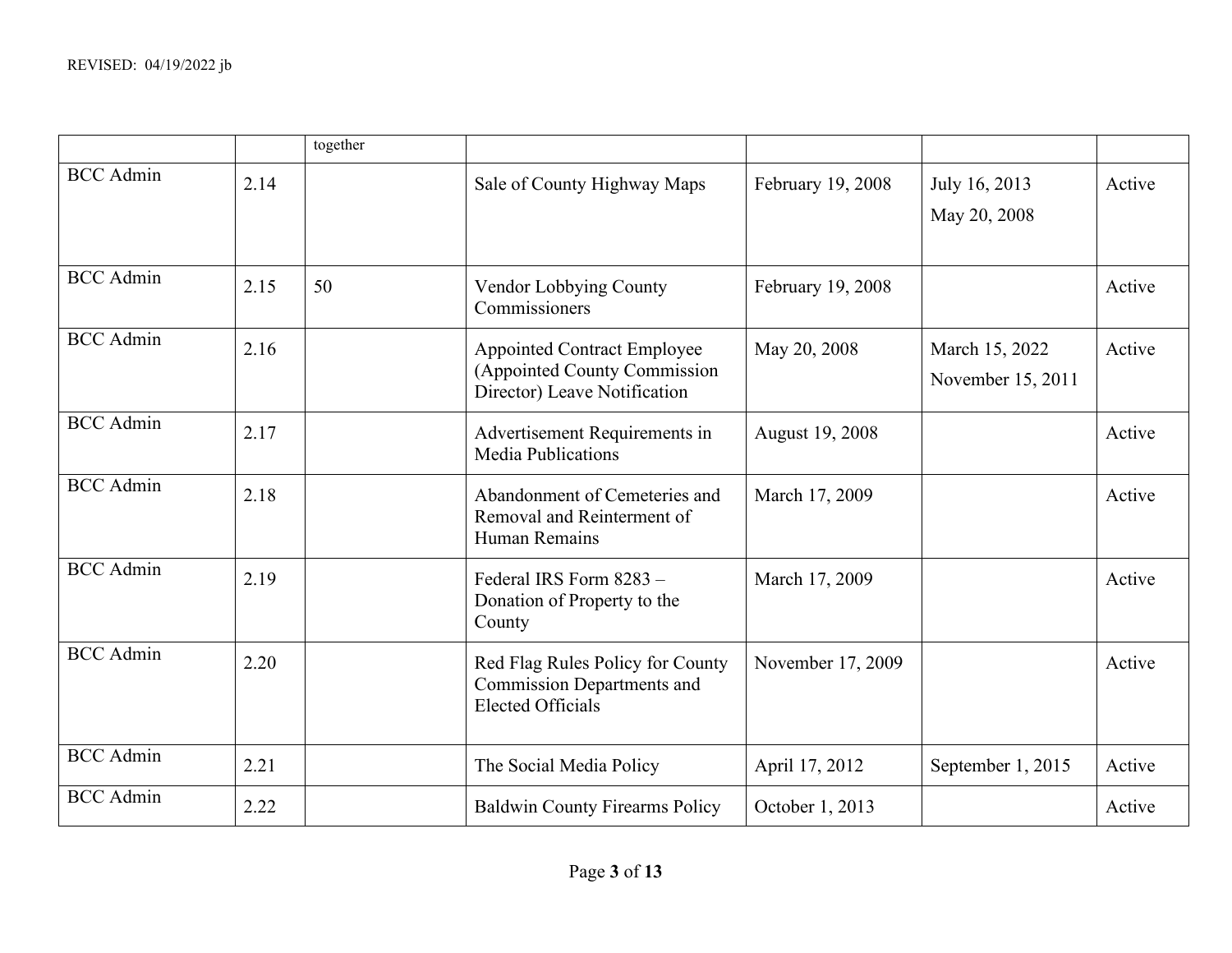| <b>BCC</b> Admin                                | 2.23     |                            | <b>Reservation Procedures for Live</b><br>Oak Landing and Bicentennial<br><b>Park Facilities</b> | November 18, 2014   | December 1, 2020<br>June 18, 2019<br>May 21, 2019<br>October 17, 2017<br>July 5, 2016<br>July 21, 2015 | Active        |  |  |
|-------------------------------------------------|----------|----------------------------|--------------------------------------------------------------------------------------------------|---------------------|--------------------------------------------------------------------------------------------------------|---------------|--|--|
| <b>BCC</b> Admin                                | 2.24     |                            | Americans with Disabilities Act<br>(ADA) Grievance Procedure                                     | April 5, 2022       |                                                                                                        | Active        |  |  |
| <b>BUDGET/PURCHASING/GRANTS - Department #3</b> |          |                            |                                                                                                  |                     |                                                                                                        |               |  |  |
| <b>Department</b>                               | Policy # | <b>Supersedes Policy #</b> | <b>Policy Name</b>                                                                               | <b>Date Adopted</b> | <b>Revision</b>                                                                                        | <b>Status</b> |  |  |
| Budget-Purchasing                               | 3.1      |                            | Agenda Item Appropriation<br>Procedure                                                           | February 19, 2008   |                                                                                                        | Active        |  |  |
| Budget-Purchasing                               | 3.2      | 52, 90                     | <b>Budget Administration Procedures</b>                                                          | February 19, 2008   | September 15, 2009                                                                                     | Active        |  |  |
| Budget-Purchasing                               | 3.3      | 91                         | <b>Commission Contingency Account</b>                                                            | February 19, 2008   |                                                                                                        | Active        |  |  |
| Budget-Purchasing                               | 3.4      |                            | <b>Commission Highway</b><br>Contingency Account                                                 | February 19, 2008   |                                                                                                        | Active        |  |  |
| Budget-Purchasing                               | 3.5      | 105                        | Fuel Management System for<br><b>Baldwin County Vehicles</b>                                     | February 19, 2008   |                                                                                                        | Active        |  |  |
| Budget-Purchasing                               | 3.6      | 127                        | Policies and Procedures for Grants                                                               | February 19, 2008   | March 16, 2010                                                                                         | Active        |  |  |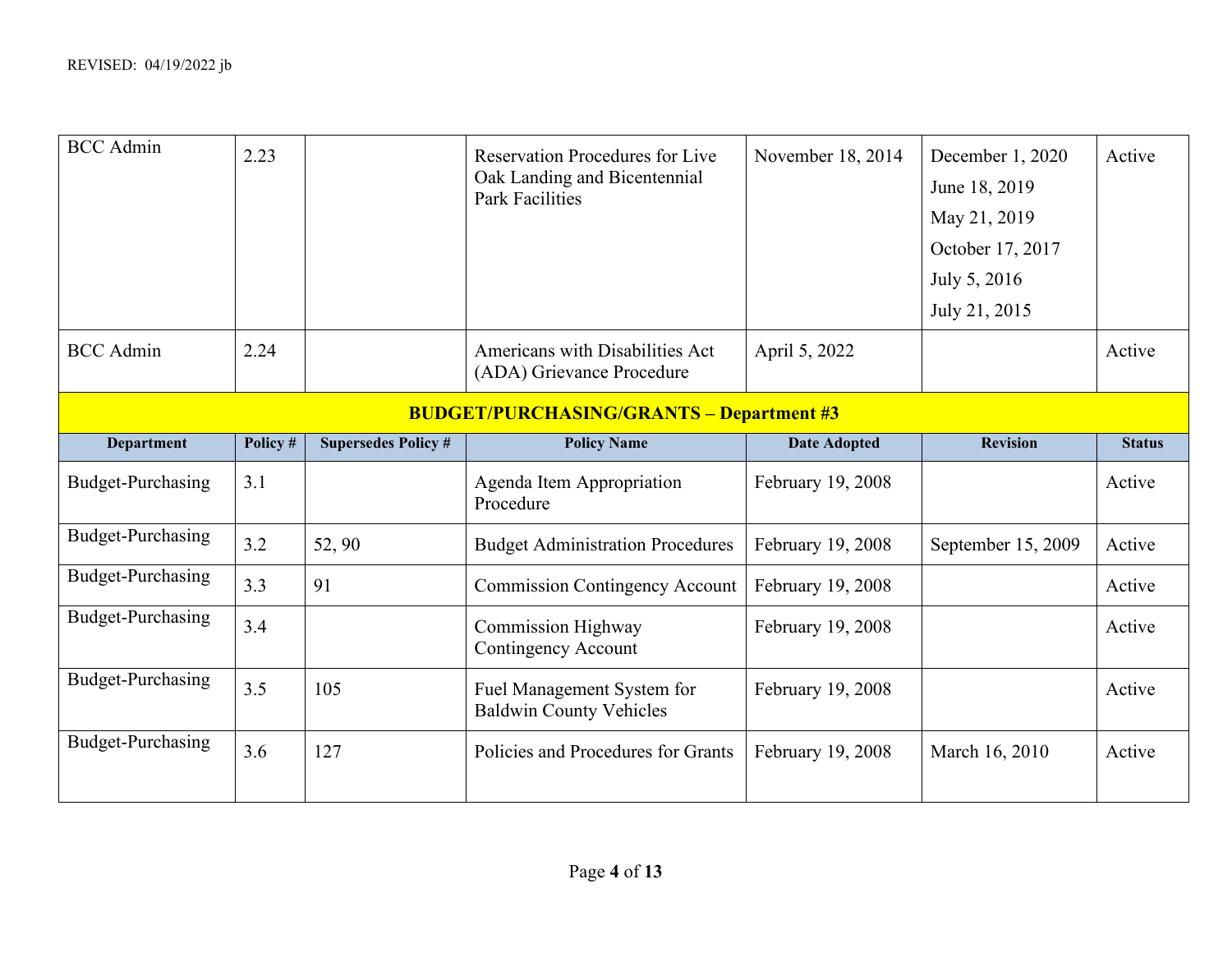| <b>Budget-Purchasing</b>                  | 3.7      | 85, 93, 124                | <b>Purchasing Policies</b>                                                                                        | February 19, 2008   | November 1, 2016<br>August 19, 2008 | Active        |  |  |
|-------------------------------------------|----------|----------------------------|-------------------------------------------------------------------------------------------------------------------|---------------------|-------------------------------------|---------------|--|--|
| Budget-Purchasing                         | 3.8      |                            | <b>Civil Rights Complaint Procedures</b>                                                                          | September 18, 2012  |                                     | Active        |  |  |
| Budget-Purchasing                         | 3.9      |                            | <b>CDBG</b> Grant Policy                                                                                          | January 21, 2014    |                                     | Active        |  |  |
| <b>BUILDING INSPECTION- Department #4</b> |          |                            |                                                                                                                   |                     |                                     |               |  |  |
| Department                                | Policy # | <b>Supersedes Policy #</b> | <b>Policy Name</b>                                                                                                | <b>Date Adopted</b> | <b>Revision</b>                     | <b>Status</b> |  |  |
| <b>Building Inspection</b>                | 4.1      | 32, 132                    | <b>Building Permit Refund Policy</b>                                                                              | February 19, 2008   |                                     | Active        |  |  |
| <b>Building Inspection</b>                | 4.2      | 120                        | Building Permits and U.S. Fish<br>and Wildlife                                                                    | February 19, 2008   |                                     | Active        |  |  |
| <b>Building Inspection</b>                | 4.3      | 41, 136                    | Road Name Policy                                                                                                  | February 19, 2008   | January 19, 2021                    | Active        |  |  |
|                                           |          |                            |                                                                                                                   |                     | March 17, 2009                      |               |  |  |
|                                           |          |                            | <b>COMMUNICATIONS AND INFORMATION SYSTEMS - Department #5</b>                                                     |                     |                                     |               |  |  |
| Department                                | Policy # | <b>Supersedes Policy #</b> | <b>Policy Name</b>                                                                                                | <b>Date Adopted</b> | <b>Revision</b>                     | <b>Status</b> |  |  |
| <b>CIS</b>                                | 5.1      | 66                         | Electronic Information,<br><b>Communications, and Technology</b><br>Resources – Use, Transmission,<br>and Storage | February 19, 2008   | Policy abolished<br>on May 19, 2015 | Inactive      |  |  |
| <b>CIS</b>                                | 5.2      | 94                         | GIS Data Distribution and Pricing<br>Policy                                                                       | February 19, 2008   | March 16, 2010                      | Active        |  |  |
| <b>CIS</b>                                | 5.3      |                            | <b>Website Publishing</b>                                                                                         | February 19, 2008   |                                     | Active        |  |  |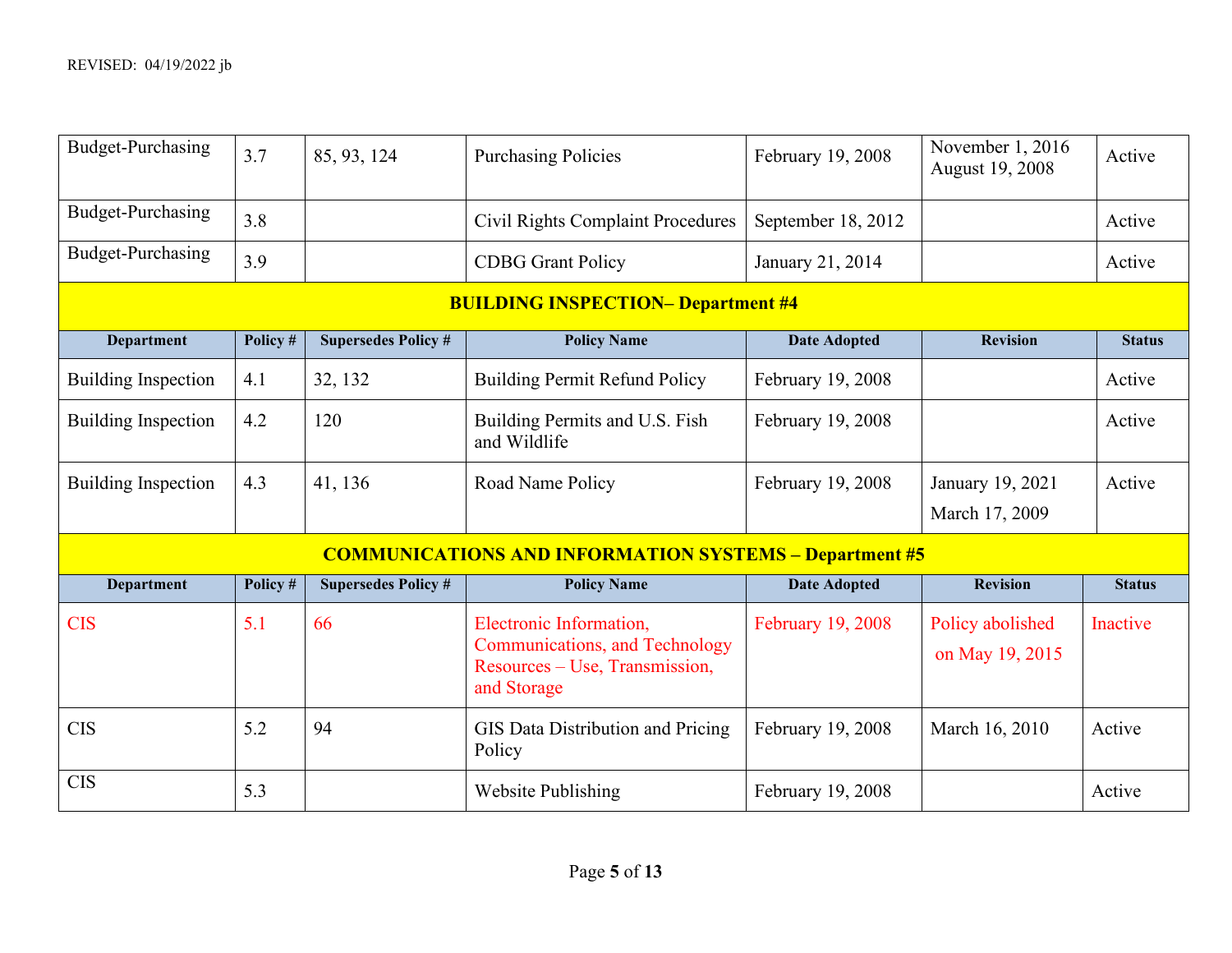| <b>CIS</b> | 5.4  | 5.1 | PC Software Standards               | May 19, 2015 | Active |
|------------|------|-----|-------------------------------------|--------------|--------|
| <b>CIS</b> | 5.5  | 5.1 | Internet Usage                      | May 19, 2015 | Active |
| <b>CIS</b> | 5.6  | 5.1 | <b>Intranet Usage</b>               | May 19, 2015 | Active |
| $\rm CIS$  | 5.7  | 5.1 | Software Usage                      | May 19, 2015 | Active |
| <b>CIS</b> | 5.8  | 5.1 | <b>Information Security</b>         | May 19, 2015 | Active |
| <b>CIS</b> | 5.9  | 5.1 | <b>Email and Instant Messaging</b>  | May 19, 2015 | Active |
| CIS        | 5.10 | 5.1 | Password Security                   | May 19, 2015 | Active |
| <b>CIS</b> | 5.11 | 5.1 | PC Standards                        | May 19, 2015 | Active |
| CIS        | 5.12 | 5.1 | <b>Remote Access</b>                | May 19, 2015 | Active |
| <b>CIS</b> | 5.13 | 5.1 | <b>Building Security and Access</b> | May 19, 2015 | Active |
| <b>CIS</b> | 5.14 | 5.1 | Inventory and Equipment             | May 19, 2015 | Active |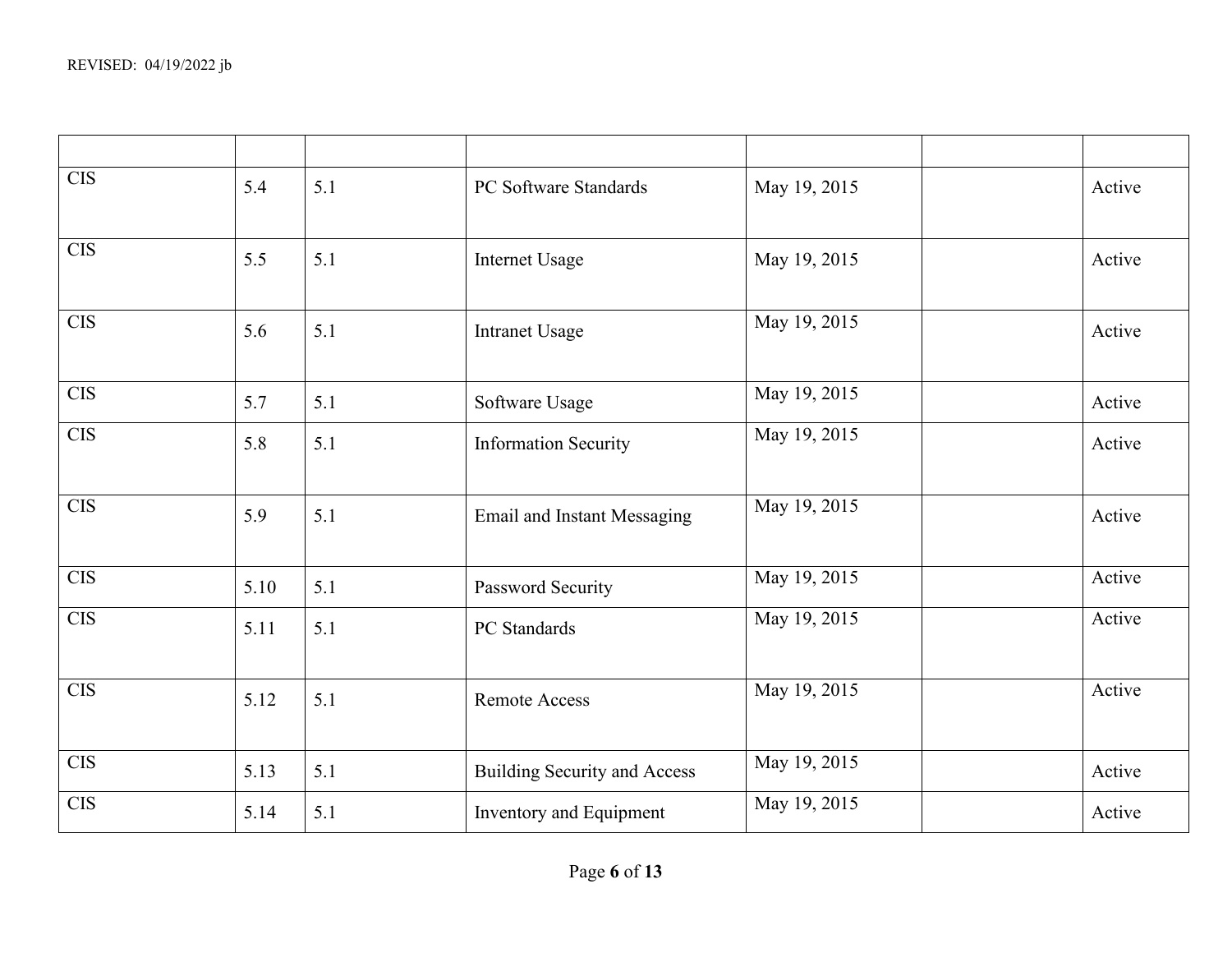| <b>CIS</b>                                     | 5.15     | 5.1                        | <b>Equipment Requests</b>                                                                                                          | May 19, 2015        |                                                                                                     | Active        |  |  |  |
|------------------------------------------------|----------|----------------------------|------------------------------------------------------------------------------------------------------------------------------------|---------------------|-----------------------------------------------------------------------------------------------------|---------------|--|--|--|
|                                                |          |                            | <b>COUNCIL ON AGING - Department #6</b>                                                                                            |                     |                                                                                                     |               |  |  |  |
| <b>Department</b>                              | Policy # | <b>Supersedes Policy #</b> | <b>Policy Name</b>                                                                                                                 | <b>Date Adopted</b> | <b>Revision</b>                                                                                     | <b>Status</b> |  |  |  |
| Council on Aging                               | 6.1      | 26, 101, 138               | <b>Indigent Cremation/Burial Policy</b>                                                                                            | February 19, 2008   | June 6, 2017<br>April 15, 2014                                                                      | Active        |  |  |  |
| <b>ENVIRONMENTAL MANAGEMENT- Department #7</b> |          |                            |                                                                                                                                    |                     |                                                                                                     |               |  |  |  |
| Department                                     | Policy # | <b>Supersedes Policy #</b> | <b>Policy Name</b>                                                                                                                 | <b>Date Adopted</b> | <b>Revision</b>                                                                                     | <b>Status</b> |  |  |  |
| Environmental<br>Management                    | 7.1      | 82, 100, 113               | Bulky Waste, White Goods and<br>Yard Waste Pick Up for<br>Residential Customers of Baldwin<br><b>County Solid Waste Department</b> | February 19, 2008   | April 2, 2019<br>January 19, 2016<br>March 16, 2010                                                 | Active        |  |  |  |
| Environmental<br>Management                    | 7.2      | 80                         | Collection of Garbage in<br>Unincorporated Areas within<br>Baldwin County, Which Have<br>Four or More Residential Rental<br>Units  | February 19, 2008   | August 6, 2019<br>September 20, 2016<br>January 19, 2016                                            | Active        |  |  |  |
| Environmental<br>Management                    | 7.3      |                            | Solid Waste Department Request<br>Procedure for Community<br>Cleanups, Festivals and<br><b>Fundraising Events</b>                  | February 19, 2008   | January 19, 2016                                                                                    | Active        |  |  |  |
| Environmental<br>Management                    | 7.4      |                            | Solid Waste Landfill Tipping Fees<br>and Commercial Account Late<br>Fees                                                           | February 19, 2008   | November 16, 2021<br><b>August 6, 2019</b><br>October 4, 2016<br>June 3, 2014<br>September 17, 2013 | Active        |  |  |  |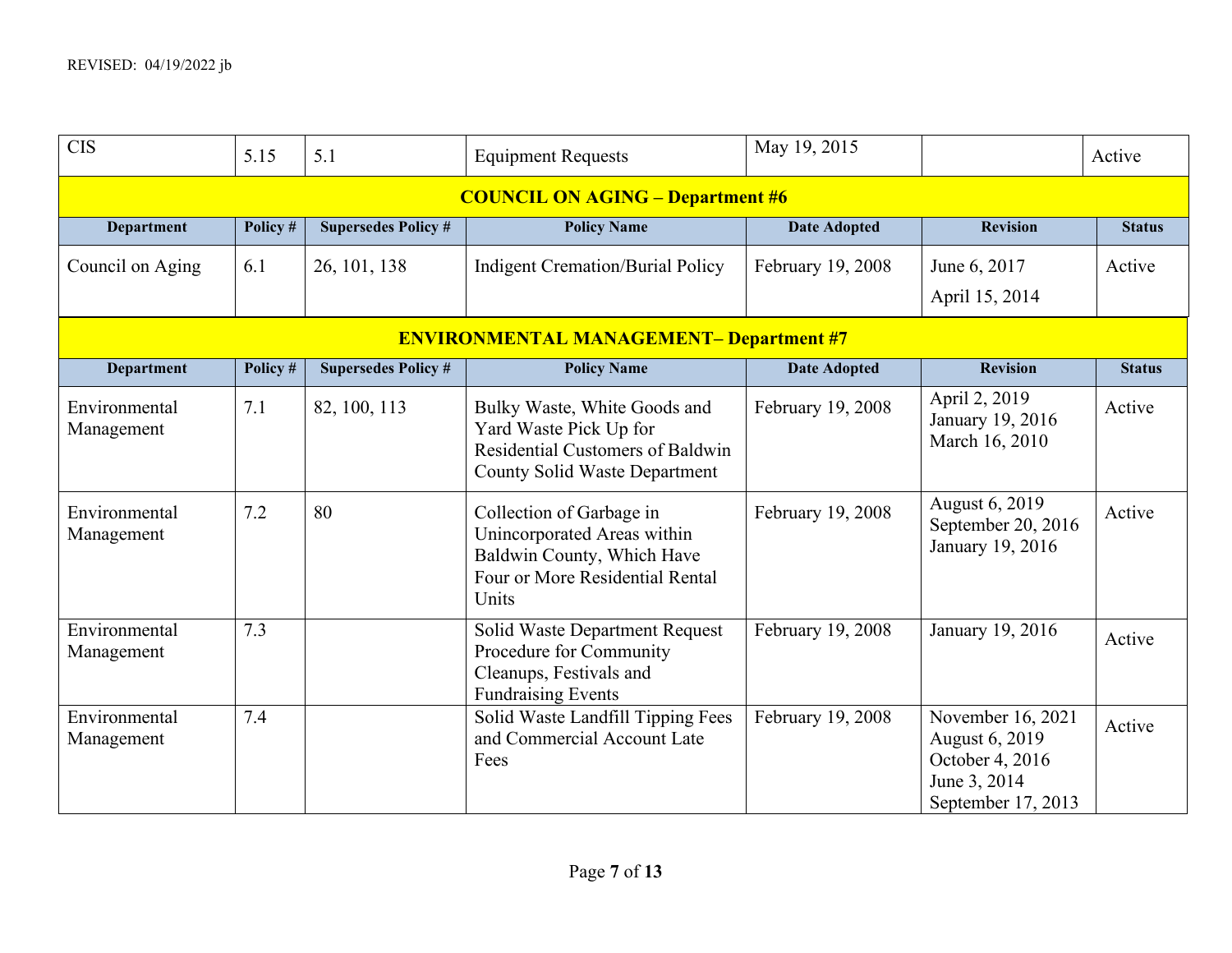| Environmental<br>Management                  | 7.5      |                            | <b>Solid Waste Department Request</b><br>Procedure for Community Cleanup                      | February 19, 2008   | Policy abolished<br><b>January 19, 2016</b>                                                                                                                             | <b>Inactive</b> |  |  |
|----------------------------------------------|----------|----------------------------|-----------------------------------------------------------------------------------------------|---------------------|-------------------------------------------------------------------------------------------------------------------------------------------------------------------------|-----------------|--|--|
| Environmental<br>Management                  | 7.6      |                            | Solid Waste Residential Garbage<br>Deposit Fee, Service Rates and<br><b>Account Late Fees</b> | February 19, 2008   | August 6, 2019<br>December 5, 2017<br>January 19, 2016<br>April 21, 2015<br>January 20, 2015<br>May 21, 2013<br>February 5, 2013<br>December 4, 2012<br>October 2, 2012 | Active          |  |  |
| Environmental<br>Management                  | 7.7      | 95                         | Write Off of Uncollectible Debt<br>for the Baldwin County Solid<br><b>Waste Department</b>    | February 19, 2008   |                                                                                                                                                                         | Active          |  |  |
| Environmental<br>Management                  | 7.8      |                            | <b>Litter Patrol Service Request</b><br>Procedures                                            | March 17, 2009      |                                                                                                                                                                         | Active          |  |  |
| Environmental<br>Management                  | 7.9      |                            | <b>Solid Waste Residential Garbage</b><br><b>Customers Payment Plan</b><br>Agreement          | April 21, 2015      | Policy abolished<br><b>August 6, 2019</b>                                                                                                                               | Inactive        |  |  |
| Environmental<br>Management                  | 7.10     |                            | Solid Waste Residential Cart<br>Policy                                                        | August 6, 2019      |                                                                                                                                                                         | Active          |  |  |
| <b>FINANCE AND ACCOUNTING- Department #8</b> |          |                            |                                                                                               |                     |                                                                                                                                                                         |                 |  |  |
| <b>Department</b>                            | Policy # | <b>Supersedes Policy #</b> | <b>Policy Name</b>                                                                            | <b>Date Adopted</b> | <b>Revision</b>                                                                                                                                                         | <b>Status</b>   |  |  |
| Finance-Accounting                           | 8.1      |                            | Authority to Pay the Bills and<br><b>Issue Checks</b>                                         | February 19, 2008   | April 6, 2021                                                                                                                                                           | Active          |  |  |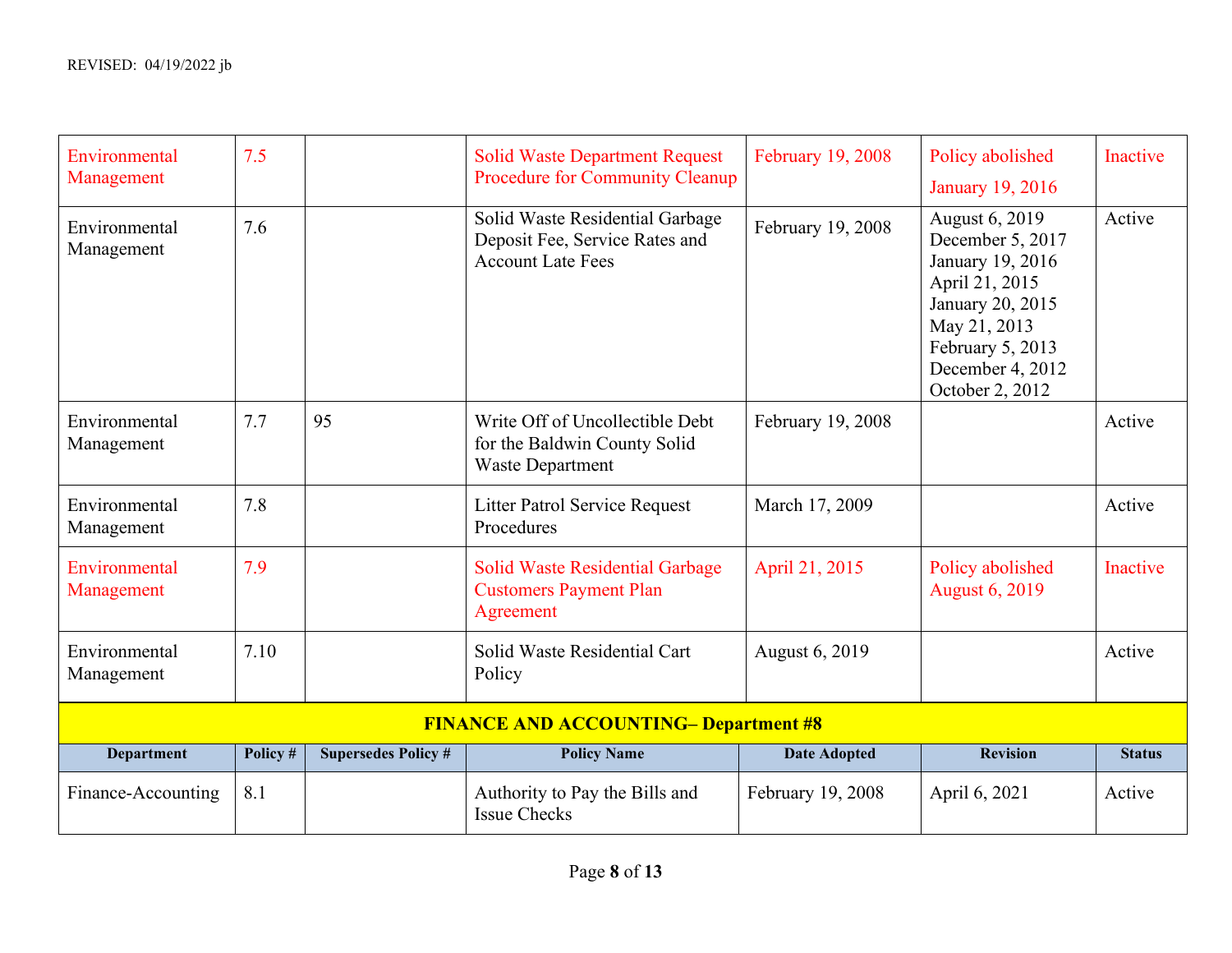|                    |      |         |                                                                |                   | October 17, 2017  |        |
|--------------------|------|---------|----------------------------------------------------------------|-------------------|-------------------|--------|
|                    |      |         |                                                                |                   | November 19, 2013 |        |
|                    |      |         |                                                                |                   | August 17, 2010   |        |
|                    |      |         |                                                                |                   | April 20, 2010    |        |
|                    |      |         |                                                                |                   | March 17, 2009    |        |
| Finance-Accounting | 8.2  |         | <b>Cash Handling Policy</b>                                    | February 19, 2008 | March 17, 2009    | Active |
| Finance-Accounting | 8.3  | 63      | <b>Cellular Phone Policy</b>                                   | February 19, 2008 |                   | Active |
| Finance-Accounting | 8.4  | 69      | <b>County Credit Cards</b>                                     | February 19, 2008 | November 4, 2014  | Active |
| Finance-Accounting | 8.5  | 73      | Disbursement of Excess from<br><b>Land Sales Fund</b>          | February 19, 2008 |                   | Active |
| Finance-Accounting | 8.6  | 68, 96  | <b>Elected Official Travel Policy</b>                          | February 19, 2008 | December 6, 2011  | Active |
| Finance-Accounting | 8.7  |         | <b>Financial Policy for Emergency</b><br>Reserves              | February 19, 2008 |                   | Active |
| Finance-Accounting | 8.8  | 67, 125 | <b>Fixed Asset Policy</b>                                      | February 19, 2008 | November 4, 2014  | Active |
| Finance-Accounting | 8.9  | 14      | General Finance and Accounting<br><b>Department Procedures</b> | February 19, 2008 | May 4, 2010       | Active |
| Finance-Accounting | 8.10 | 86      | New Telephone Service                                          | February 19, 2008 |                   | Active |
| Finance-Accounting | 8.11 |         | <b>Outstanding Check Policy</b>                                | February 19, 2008 |                   | Active |
| Finance-Accounting | 8.12 |         | Processing Voucher Payments                                    | February 19, 2008 | April 20, 2010    | Active |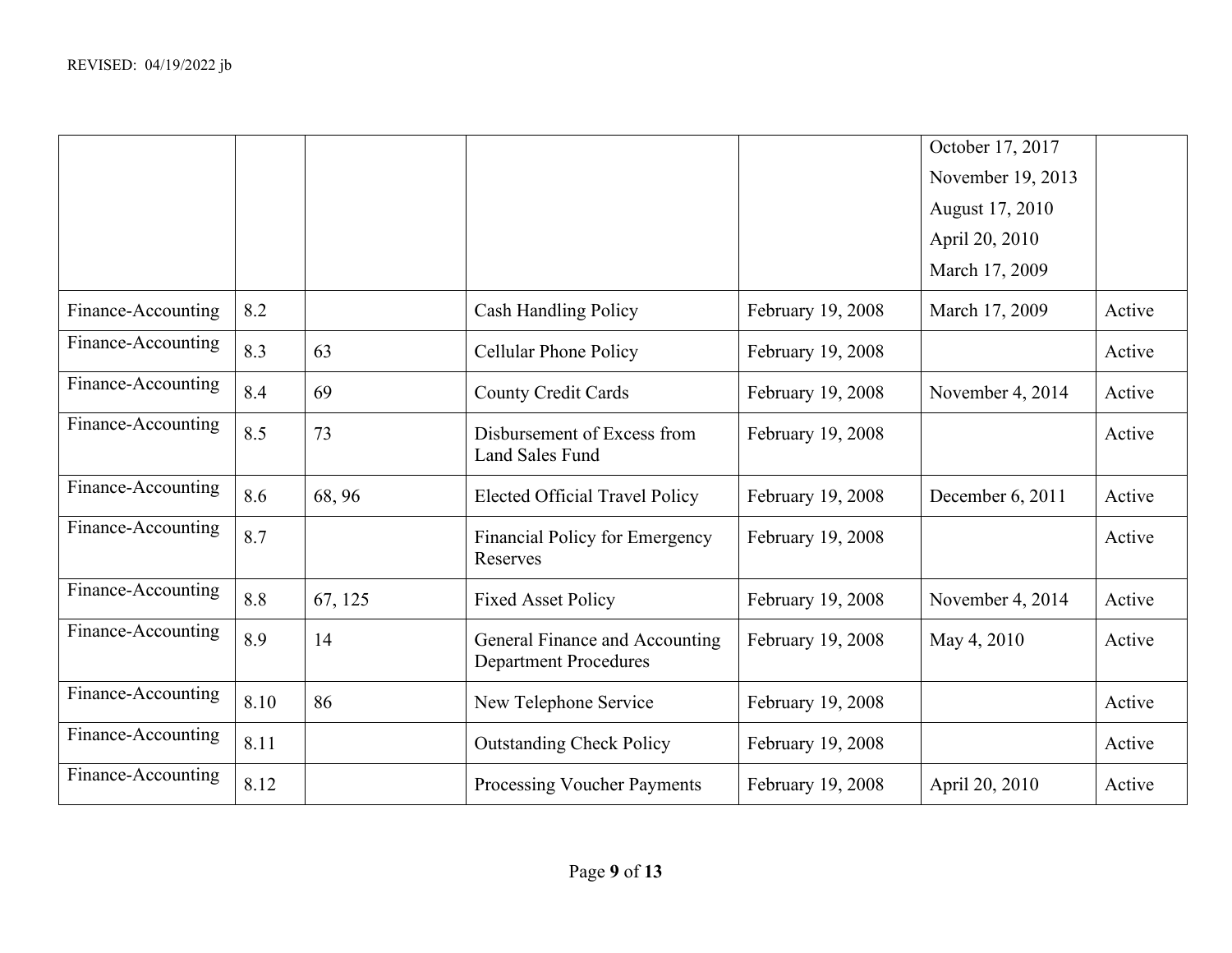| Finance-Accounting | 8.13                         | 32, 132                    | <b>Refund Policy</b>                                                              | February 19, 2008                  |                                                        | Active        |  |  |
|--------------------|------------------------------|----------------------------|-----------------------------------------------------------------------------------|------------------------------------|--------------------------------------------------------|---------------|--|--|
| Finance-Accounting | 8.14                         | 68, 76, 96                 | Travel/Training Policy for<br><b>County Commission Departments</b><br>and Staff   | February 19, 2008                  | February 2, 2016<br>December 6, 2011<br>April 20, 2010 | Active        |  |  |
| Finance-Accounting | 8.15                         |                            | Petty Cash Policy                                                                 | March 17, 2009                     |                                                        | Active        |  |  |
| Finance-Accounting | 8.16                         |                            | Taxpayer Installment<br>Agreement/Payment Plan<br>Agreement                       | October 15, 2013                   | March 2, 2021<br>October 1, 2019                       | Active        |  |  |
| Finance-Accounting | 8.17                         |                            | Waiver of Penalties for Late<br>Filing                                            | March 16, 2021<br>October 15, 2013 |                                                        | Active        |  |  |
| Finance-Accounting | 8.18                         |                            | County Credit Cards for<br>Purchases of Tangible Personal<br>Property or Services | November 4, 2014                   | October 17, 2017                                       | Active        |  |  |
| Finance-Accounting | 8.19                         |                            | Debt Management Policy                                                            | February 3, 2015                   |                                                        | Active        |  |  |
| Finance-Accounting | 8.20                         |                            | <b>Voluntary Disclosure Agreement</b>                                             | February 18, 2015                  |                                                        | Active        |  |  |
| Finance-Accounting | 8.21                         |                            | Banking and Investment Policy                                                     | March 15, 2016                     |                                                        | Active        |  |  |
| Finance-Accounting | 8.22                         |                            | <b>Financial Management Policy</b>                                                | August 20, 2019                    |                                                        | Active        |  |  |
|                    | <b>HIGHWAY-Department #9</b> |                            |                                                                                   |                                    |                                                        |               |  |  |
| <b>Department</b>  | Policy #                     | <b>Supersedes Policy #</b> | <b>Policy Name</b>                                                                | <b>Date Adopted</b>                | <b>Revision</b>                                        | <b>Status</b> |  |  |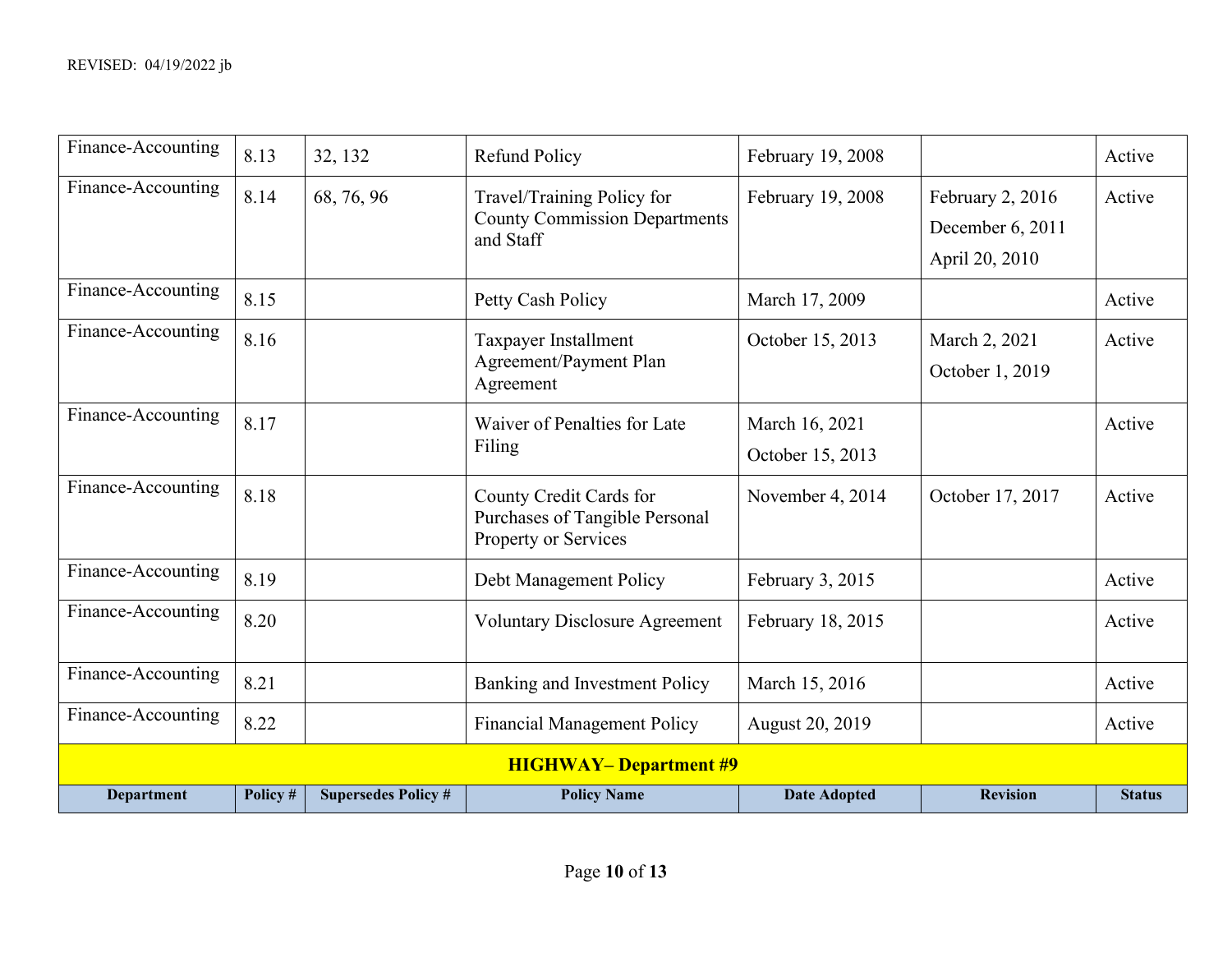| Highway | 9.1  | 131          | Acceptance of Public Property                                                         | February 19, 2008 |                                    | Active |
|---------|------|--------------|---------------------------------------------------------------------------------------|-------------------|------------------------------------|--------|
| Highway | 9.2  | 112          | Accepting Roads for County<br>Maintenance                                             | February 19, 2008 |                                    | Active |
| Highway | 9.3  | 75, 134      | Agreement for Resurfacing Roads<br>within Municipal Limits                            | February 19, 2008 |                                    | Active |
| Highway | 9.4  | 99           | Assessment Policy Road Paving -<br>Citizen Initiative                                 | February 19, 2008 |                                    | Active |
| Highway | 9.5  | 78           | Baldwin County Road Design<br>Policy                                                  | February 19, 2008 |                                    | Active |
| Highway | 9.6  | 12           | <b>Citizen Participation Program</b>                                                  | February 19, 2008 |                                    | Active |
| Highway | 9.7  | 56           | <b>County Assisted Driveway</b><br><b>Culvert Application</b>                         | February 19, 2008 |                                    | Active |
| Highway | 9.8  | 36, 122, 129 | County Right-of-Way Utility<br>Construction                                           | February 19, 2008 |                                    | Active |
| Highway | 9.9  | 112          | Dirt Road Paving Project<br>Approval and Prioritization<br>Policy                     | February 19, 2008 |                                    | Active |
| Highway | 9.10 | 109          | Engineering, Environmental<br>Monitoring and Surveying<br>Services                    | February 19, 2008 | January 19, 2016                   | Active |
| Highway | 9.11 |              | License Agreement Between<br>County and Citizens /<br>Corporations for Work on County | February 19, 2008 | September 4, 2018<br>April 1, 2014 | Active |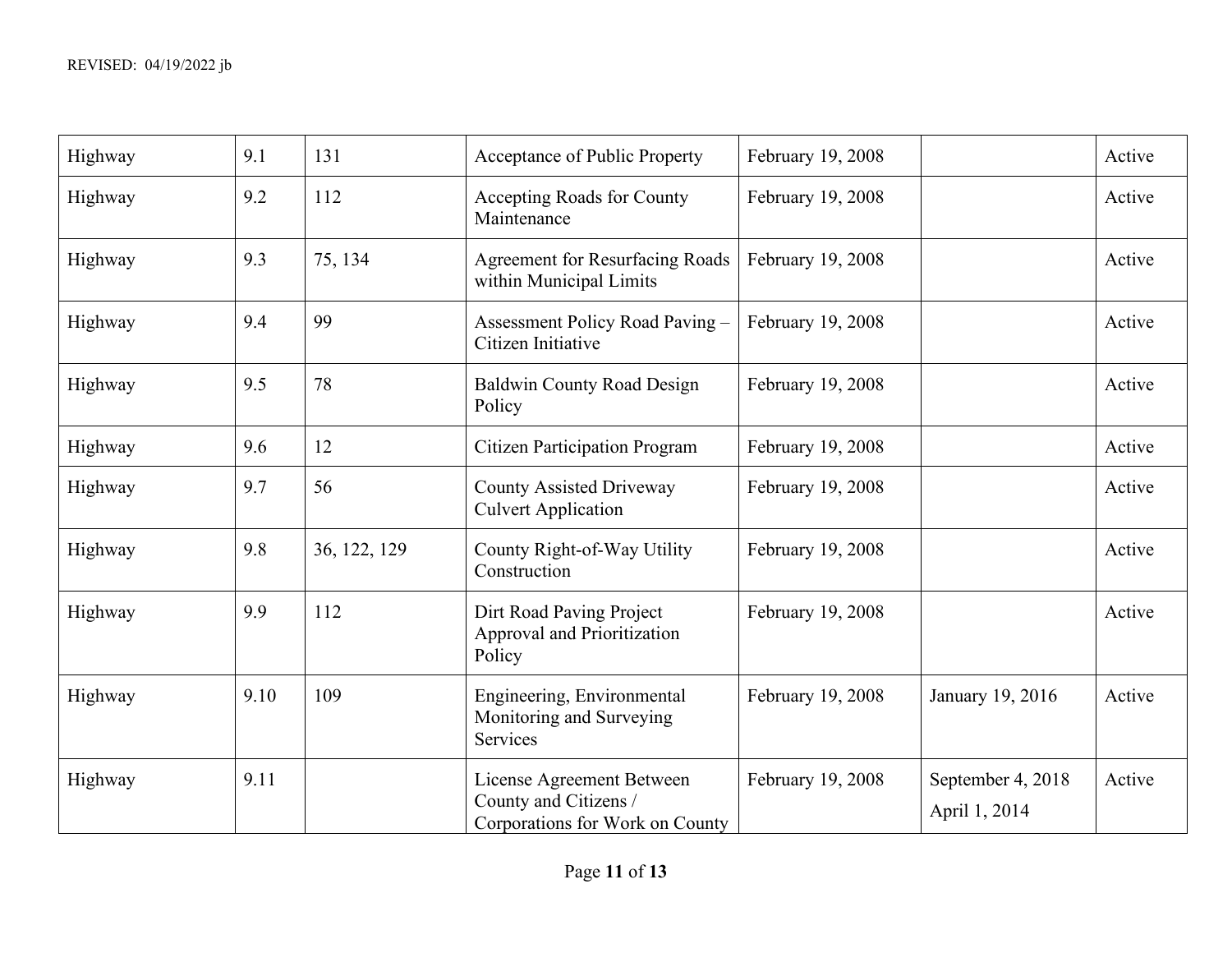|         |      |         | Right-of-Ways                                                                                                       |                   |                   |        |
|---------|------|---------|---------------------------------------------------------------------------------------------------------------------|-------------------|-------------------|--------|
| Highway | 9.12 | 11,40   | Maintenance of Private Roads<br>and Driveways                                                                       | February 19, 2008 |                   | Active |
| Highway | 9.13 | 140     | Permit Division Fee Schedule                                                                                        | February 19, 2008 | November 20, 2012 | Active |
| Highway | 9.14 | 11,40   | Policy for Driveway<br>Improvements on County Right-<br>of-Way                                                      | February 19, 2008 |                   | Active |
| Highway | 9.15 | 20      | Policy to Regulate Use of County<br>Roads for Walkathons,<br>Bikeathons, Etc.                                       | February 19, 2008 |                   | Active |
| Highway | 9.16 | 79      | Public Right-of-Way<br><b>Encroachments and Regulations</b><br>for Mailboxes and Newspaper<br><b>Delivery Boxes</b> | February 19, 2008 |                   | Active |
| Highway | 9.17 | 42      | <b>Residential Permit to Construct</b><br>Turnout - Driveways                                                       | February 19, 2008 |                   | Active |
| Highway | 9.18 | 64, 116 | <b>School Bus Turnarounds</b>                                                                                       | February 19, 2008 |                   | Active |
| Highway | 9.19 | 17      | Speed Limit - Establishment and<br>Methodology for Changing                                                         | February 19, 2008 |                   | Active |
| Highway | 9.20 |         | Baldwin County Right-of-Way<br>Acquisitions                                                                         | December 1, 2009  |                   | Active |
| Highway | 9.21 | 13      | Public Water Accesses and Roads<br>Right-of-Ways Terminating at<br><b>Bodies of Water</b>                           | August 5, 2014    |                   | Active |